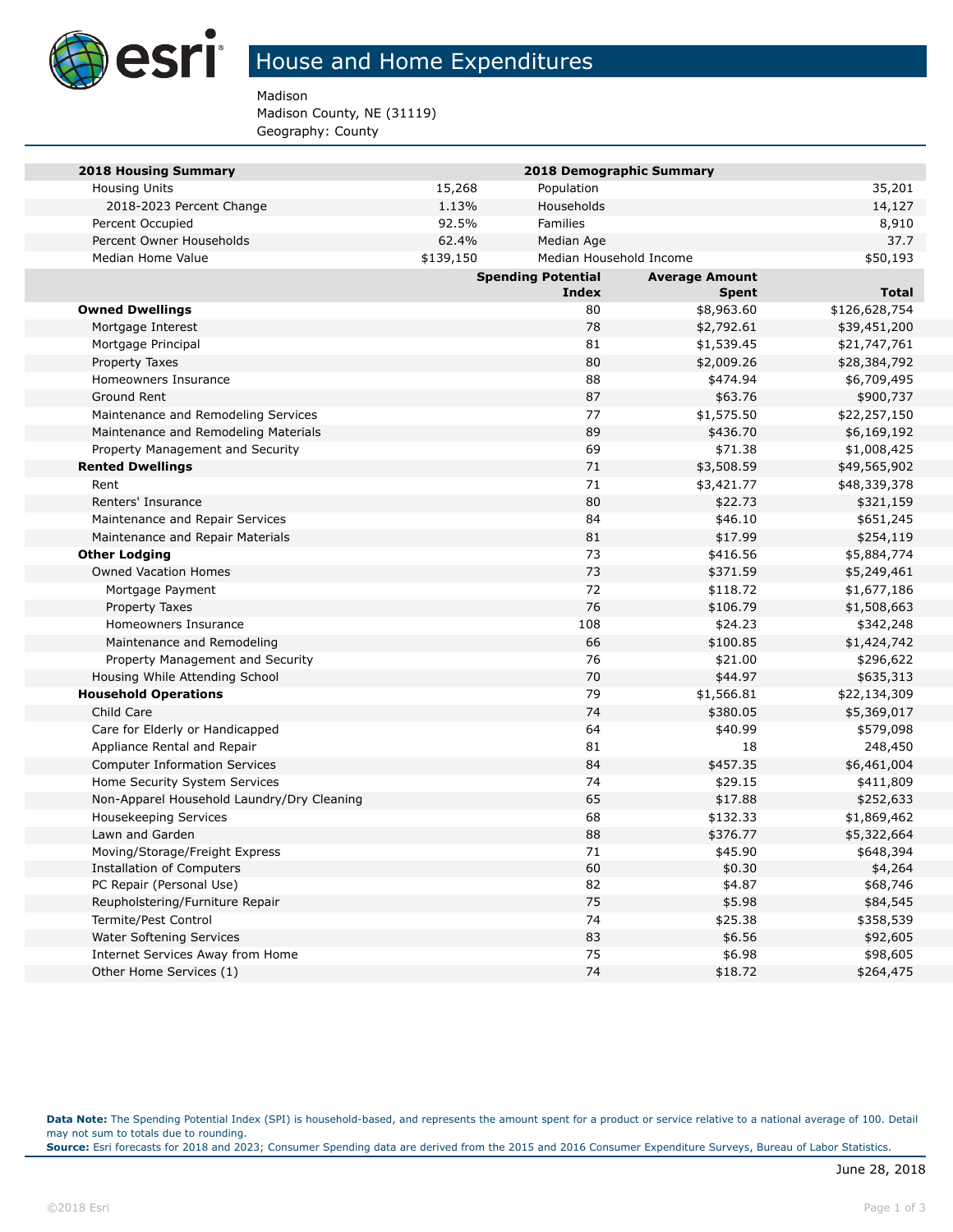

## House and Home Expenditures

Madison

Madison County, NE (31119) Geography: County

|                                              | <b>Spending Potential</b> | <b>Average Amount</b> |              |
|----------------------------------------------|---------------------------|-----------------------|--------------|
|                                              | Index                     | <b>Spent</b>          | Total        |
| <b>Utilities, Fuels, Public Services</b>     | 85                        | \$4,232.97            | \$59,799,195 |
| <b>Bottled Gas</b>                           | 123                       | \$61.75               | \$872,390    |
| Electricity                                  | 88                        | \$1,614.59            | \$22,809,303 |
| Fuel Oil                                     | 76                        | \$51.08               | \$721,616    |
| <b>Natural Gas</b>                           | 87                        | \$436.72              | \$6,169,507  |
| <b>Phone Services</b>                        | 83                        | \$1,471.18            | \$20,783,298 |
| Water and Other Public Services              | 83                        | \$587.88              | \$8,304,914  |
| Coal/Wood/Other Fuel                         | 120                       | \$9.78                | \$138,168    |
| <b>Housekeeping Supplies</b>                 | 86                        | \$613.37              | \$8,665,097  |
| Laundry and Cleaning Supplies                | 86                        | \$170.04              | \$2,402,206  |
| Postage and Stationery                       | 84                        | \$141.90              | \$2,004,679  |
| Other HH Products (2)                        | 86                        | \$301.42              | \$4,258,212  |
| <b>Household Textiles</b>                    | 79                        | \$78.10               | \$1,103,292  |
| <b>Bathroom Linens</b>                       | 82                        | \$12.03               | \$169,991    |
| <b>Bedroom Linens</b>                        | 80                        | \$40.89               | \$577,686    |
| Kitchen, Dining Room and other Linens        | 71                        | \$8.54                | \$120,616    |
| Curtains and Draperies                       | 79                        | \$12.66               | \$178,845    |
| Slipcovers, Decorative Pillows               | 78                        | \$3.97                | \$56,154     |
| <b>Furniture</b>                             | 80                        | \$487.59              | \$6,888,136  |
| Mattresses and Box Springs                   | 83                        | \$101.19              | \$1,429,531  |
| Other Bedroom Furniture                      | 81                        | \$85.15               | \$1,202,866  |
| Sofas                                        | 77                        | \$131.59              | \$1,858,961  |
| Living Room Chairs                           | 87                        | \$48.84               | \$690,003    |
| Living Room Tables                           | 83                        | \$11.98               | \$169,301    |
| Kitchen, Dining Room Furniture               | 74                        | \$36.43               | \$514,597    |
| <b>Infant Furniture</b>                      | 84                        | \$10.01               | \$141,407    |
| <b>Outdoor Furniture</b>                     | 75                        | \$24.82               | \$350,583    |
| Wall Units, Cabinets, Other Furniture (3)    | 78                        | \$37.58               | \$530,888    |
| <b>Major Appliances</b>                      | 88                        | \$305.21              | \$4,311,679  |
| Dishwashers and Disposals                    | 89                        | \$28.69               | \$405,268    |
| Refrigerators and Freezers                   | 87                        | \$94.89               | \$1,340,565  |
| Clothes Washers & Dryers                     | 88                        | \$83.52               | \$1,179,839  |
| Cooking Stoves and Ovens                     | 87                        | \$44.92               | \$634,596    |
| Microwave Ovens                              | 82                        | \$13.06               | \$184,561    |
| <b>Window Air Conditioners</b>               | 77                        | \$5.91                | \$83,527     |
| Electric Floor Cleaning Equipment            | 85                        | \$21.95               | \$310,045    |
| Sewing Machines and Miscellaneous Appliances | 101                       | \$12.27               | \$173,278    |
|                                              |                           |                       |              |

**Data Note:** The Spending Potential Index (SPI) is household-based, and represents the amount spent for a product or service relative to a national average of 100. Detail may not sum to totals due to rounding.

**Source:** Esri forecasts for 2018 and 2023; Consumer Spending data are derived from the 2015 and 2016 Consumer Expenditure Surveys, Bureau of Labor Statistics.